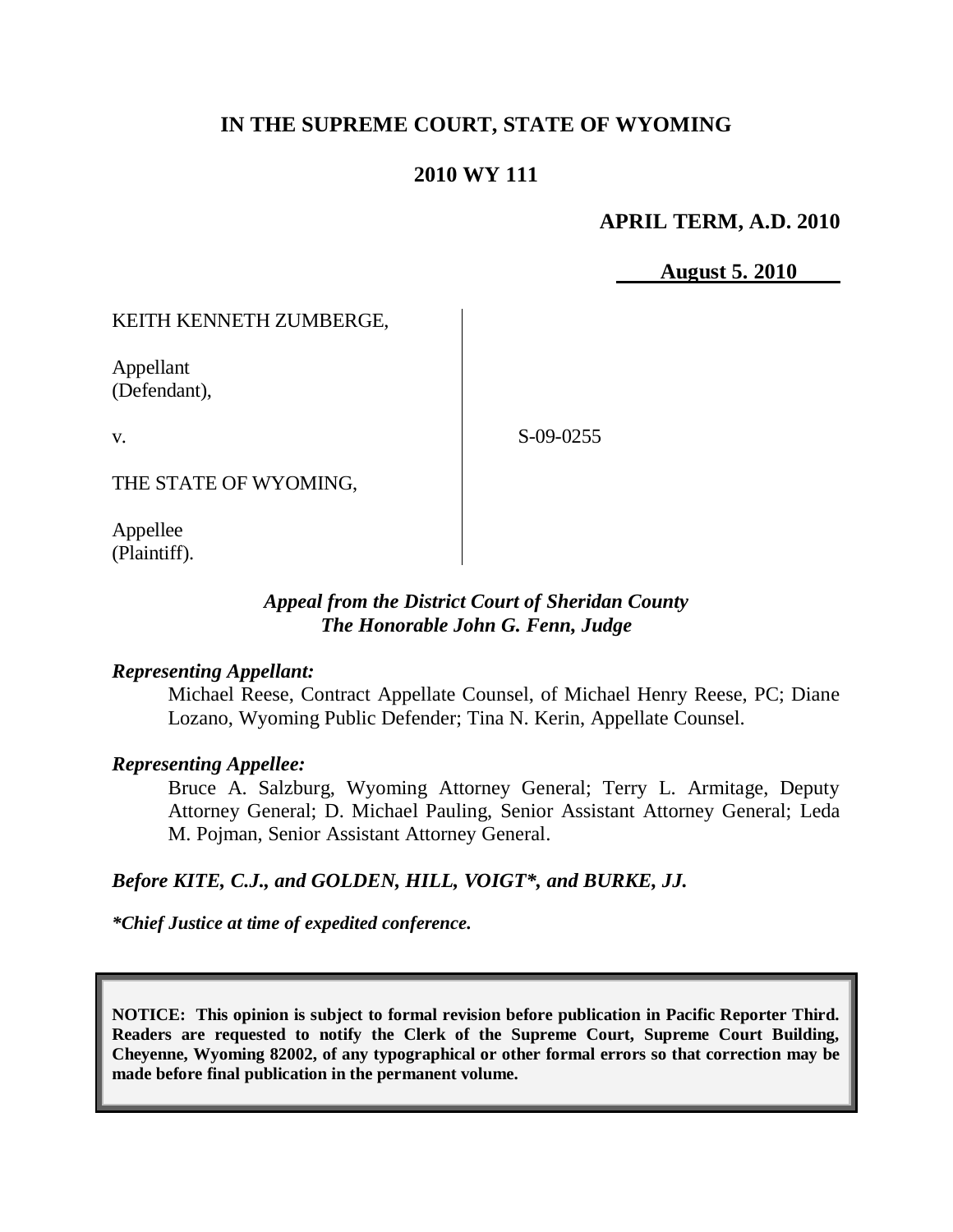### **VOIGT, Justice.**

[¶1] The appellant, Keith Zumberge, appeals his conviction for felony driving while under the influence, alleging that his constitutional rights to due process of law and to confront witnesses were violated by the district court's failure reasonably to accommodate his hearing impairment at trial. Finding no error, we affirm.

#### **ISSUE**

[¶2] Were the measures employed by the district court at trial to accommodate the appellant's partial hearing loss so unreasonable and inadequate as to have violated the appellant's constitutional rights to due process of law and to confront the witnesses against him?

### **FACTS**

[¶3] The facts surrounding the criminal charge in this case are not material. The only underlying fact of significance is that the appellant has a 60% hearing loss in his left ear. The appellant brought his hearing loss to the district court's attention prior to the trial and accommodations were made aimed at ensuring that the appellant was able to hear at trial. No specific objection was made regarding the district court's accommodations until two months after the trial when, at sentencing, the appellant informed the district court that due to his hearing impairment he was not able to hear portions of the trial proceedings. The district court briefly addressed the appellant's comments and imposed its sentence. The appellant filed a timely notice of appeal.

### **STANDARD OF REVIEW**

[¶4] The appellant never formally objected to the alleged failure by the district court to accommodate his hearing impairment, therefore we will review this matter under the plain error standard:

> Even when constitutional error is alleged, each criterion must be satisfied or a claim for review under the plain-error doctrine will fail. To establish plain error, the appellant must prove (1) the record clearly reflects the alleged error; (2) the existence of a clear and unequivocal rule of law; (3) a clear and obvious transgression of that rule of law; and (4) the error adversely affected a substantial right resulting in material prejudice to him.

*Snow v. State*, 2009 WY 117, ¶ 13, 216 P.3d 505, 509 (Wyo. 2009) (citations, quotation marks, and footnote omitted).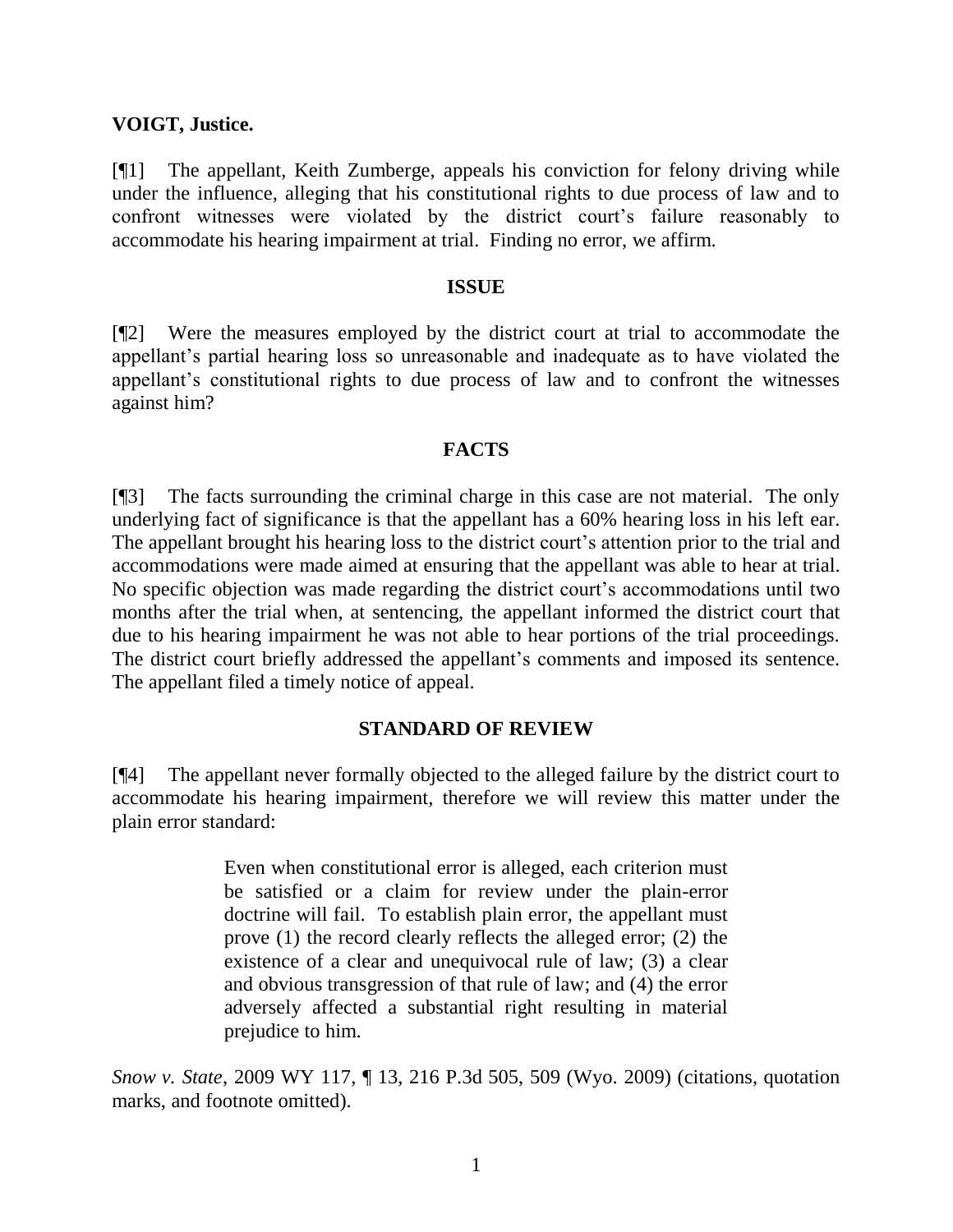#### **DISCUSSION**

[¶5] Regarding the first prong of plain error, the record clearly reflects the accommodations made by the district court to ensure that the appellant was able to hear the proceedings, which accommodations are now alleged by the appellant to have been inadequate. Turning to the second prong, "[t]he Sixth Amendment and the due process clauses of the Fifth and Fourteenth Amendments to the United States Constitution guarantee an accused the right to be present during every stage of the criminal proceeding that is critical to its outcome if his presence would contribute to the fairness of the procedure." *Skinner v. State*, 2001 WY 102, ¶ 20, 33 P.3d 758, 765 (Wyo. 2001). "The right to be present at trial stems in part from the fact that by his physical presence the defendant can hear and see the proceedings . . . and can participate in the presentation of his rights." *Id*. at ¶ 21, at 765 (quoting *Bustamante v. Eyman*, 456 F.2d 269, 274 (9th Cir. 1972)). Although this Court has previously recognized that a defendant's ability to hear the proceedings carries constitutional implications, *see Chapman v. State*, 2001 WY 25, ¶ 31, 18 P.3d 1164, 1176 (Wyo. 2001), we have not had occasion to undertake a detailed analysis of the question. Therefore, we look to other jurisdictions that have addressed this matter.

> A hearing-impaired defendant's right to due process may be implicated in the same way that the absence of an interpreter for a non-English speaking defendant's right may be implicated: "A defendant who cannot hear is analogous to a defendant who cannot understand English, and a severely hearing-impaired defendant cannot be tried without adopting reasonable measures to accommodate his or her disability." *State v. Schaim*, 65 Ohio St. 3d 51, 64, 600 N.E.2d 661, 672 (1992); *see Ferrell v. Estelle*, 568 F.2d 1128 (5th Cir.), *vacated as moot*, 573 F.2d 867 (5th Cir. 1978).

> A number of courts have held, and we agree, that hearing-impaired defendants have a constitutional right to hearing assistance and an appropriate accommodation of that right.

*People v. James*, 937 P.2d 781, 783 (Colo. App. 1996). Under our state and federal constitutions, a clear and unequivocal rule of law exists requiring a court to make reasonable accommodations to ensure that a hearing impaired individual can hear and properly participate in the proceedings.

[¶6] Finally, we must determine whether that rule of law was violated here; that is, whether the accommodations made by the district court in this case were adequate and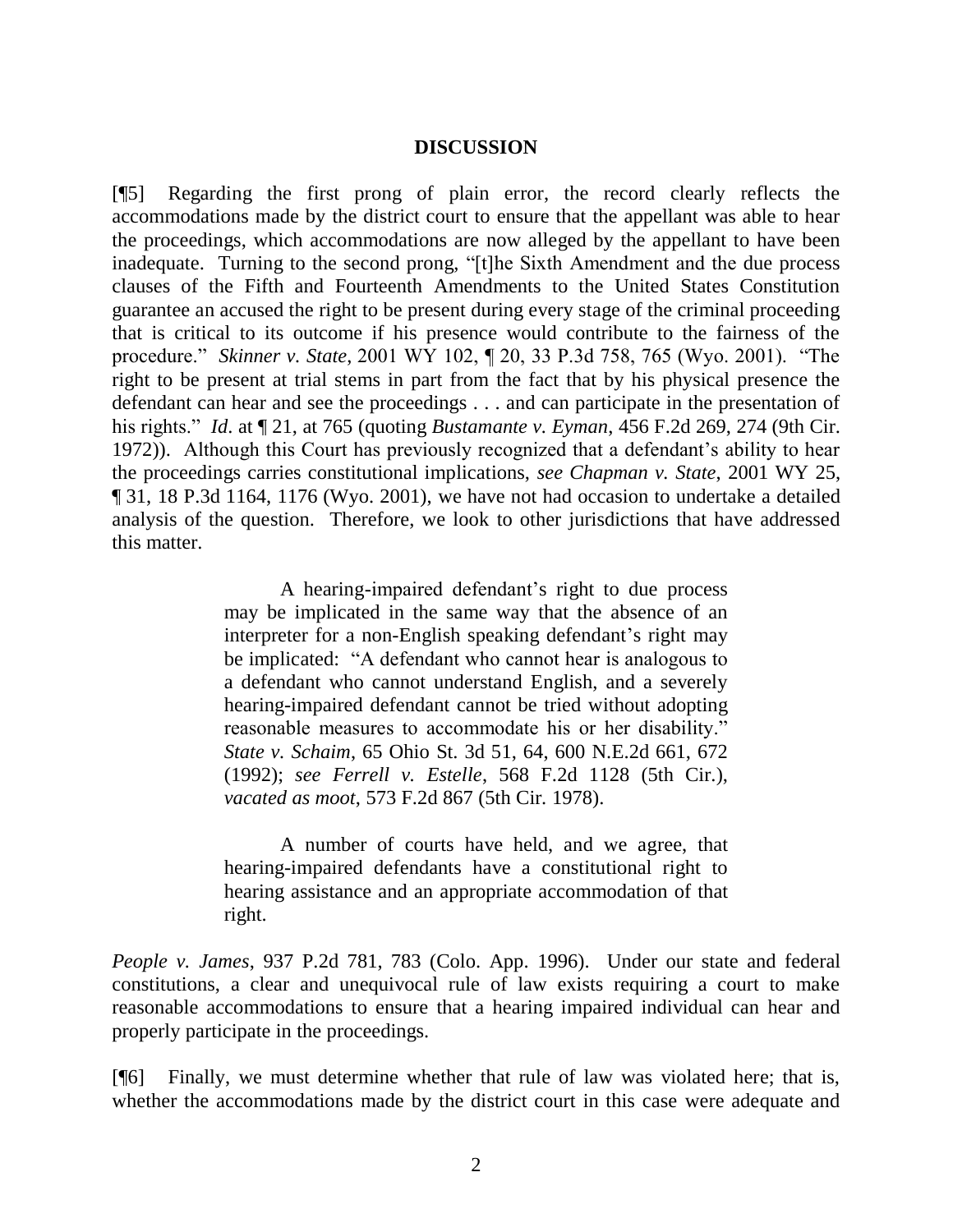reasonable. "[O]nce a trial court has identified that a hearing-impaired defendant requires some assistance, the trial court has broad discretion in accommodating the defendant's right to that assistance." *James*, 937 P.2d at 783 (citations omitted); *see also Cadet v. State*, 809 So.2d 43, 44-46 (Fla. Dist. Ct. App. 2002); *State v. Riddick*, 763 A.2d 1062, 1065-67 (Conn. App. Ct. 2001); *State v. Neave*, 344 N.W.2d 181, 188-89 (Wis. 1984).

> [T]he manner of protecting the defendant's rights must depend upon the circumstances of the case, and therefore the trial court has discretion to determine the proper accommodations. *People ex rel. Myers v. Briggs*, 46 Ill. 2d 281, 287, 263 N.E.2d 109 (1970). But to exercise that discretion the court must first make some meaningful inquiry into the nature and extent of the defendant's hearing impairment.

*People v. Williams*, 771 N.E.2d 1095, 1099 (Ill. App. Ct. 2002).

[¶7] We will examine the record to determine whether the district court properly inquired into the nature and extent of the appellant's hearing impairment, and whether the accommodations made were reasonable and adequate. At the arraignment, the appellant informed the district court that he did not suffer from any mental health illnesses or deficiencies, or "from any other illnesses or injuries that would prevent [him] from being able to understand or participate in these proceedings." He did, however, inform the court that, "I can't hear very good," and his attorney added that "[h]e has trouble hearing, Your Honor." Thereafter, the appellant answered all questions put to him by the court, without apparent hesitation or difficulty. Further, upon being asked a second time if there was "any reason that would prevent you from being able to understand and participate in these proceedings[,]" the appellant answered in the negative.

[¶8] At a pretrial conference, held about a month before trial, neither the appellant nor his attorney made any mention of the appellant's hearing problem. Similarly, the issue was not raised in the appellant's trial brief. About a week before trial, however, the appellant sent a letter to the district court addressing, among other things, his hearing impairment. The letter stated, in pertinent part:

Dear [District Court Judge]:

As we move closer to my trial date of July 15th, there [are] a couple of items that I wish to bring to your attention. 1) I am hearing impaired. [My attorney] is and has been aware of this fact since he came to represent me in the above referenced matter. At the pre-trial conference, I thought he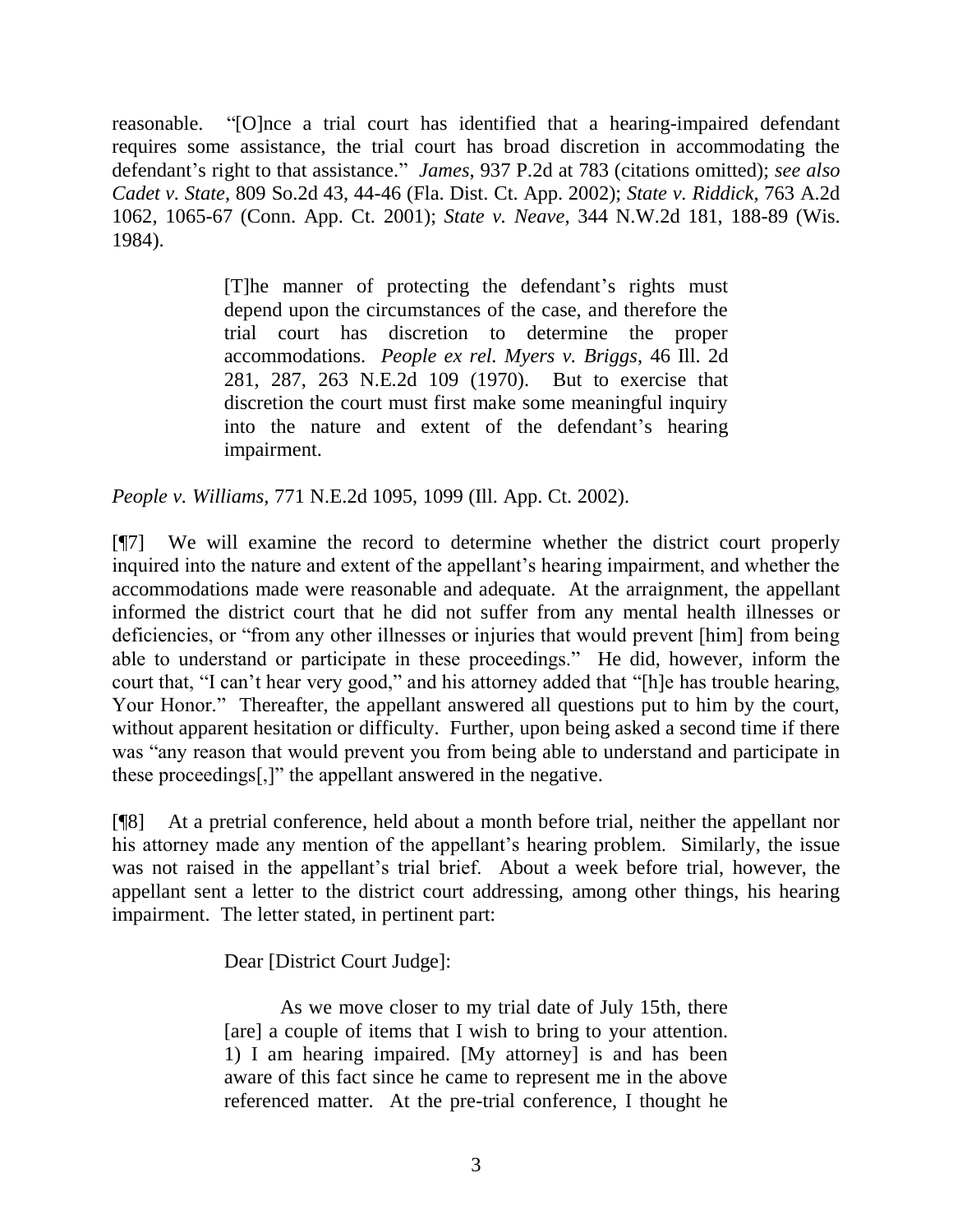would have informed the court of this fact so that arrangements could have been made so that I could hear what was transpiring. As it turns out, I heard very little what was said that day. I hope better arrangements can be made for my trial.

The district court responded to this letter in chambers on the first day of trial:

THE COURT: .... We are scheduled to begin a jury trial at 9:00 a.m. It is approximately 8:30. There are a few issues that the Court wanted to address with the parties on the record before we started. First is, the Court received last week a letter from the defendant indicating that he has some hearing impairment. We had a brief conversation off the record in which he indicated in a normal tone of voice in the context of chambers he was able to hear me. Is that correct, Mr. Zumberge?

THE DEFENDANT: Yes, I can hear most of it right now. Thank you.

THE COURT: Additionally, the courtroom has an amplified sound system. There are microphones available for the Court, for the witness and for the attorneys. We don't always use it for the attorneys but it is set up and I have requested and will require the attorneys to use the microphone in this case. Also, everybody is going to have to be conscientious in advising their witnesses to speak up. Lawyers please speak up loud and clearly. Use your courtroom voice.

Mr. Zumberge, if you are having difficulty hearing, make sure you let [defense counsel] know so we can make further accommodations. Based on my memory, my memory is as long as we are speaking into the microphones that you were able to hear. Is that the way it was in the arraignment? Not the pretrial, but the arraignment awhile back?

THE DEFENDANT: I think I have heard most of the arraignment.

THE COURT: Well, your obligation is to let [defense counsel] know if you are not hearing so we can accommodate that. Will you do that?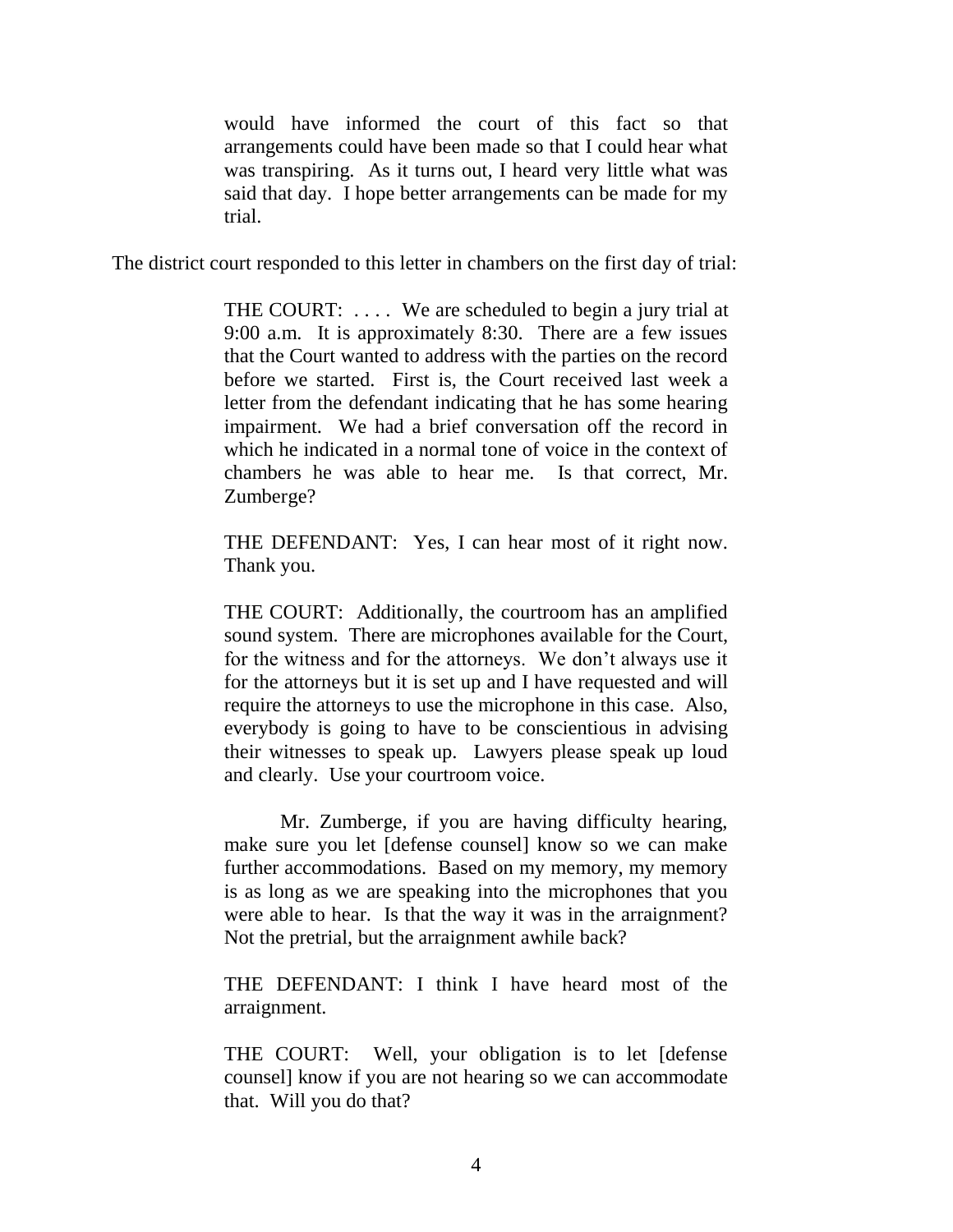THE DEFENDANT: Uh huh. Yes.

THE COURT: Okay, anything else with respect to that issue that either party would like to make of record?

[THE PROSECUTOR]: No, Your Honor.

THE COURT: [Defense counsel]?

[DEFENSE COUNSEL]: No.

The trial transcript reveals that, to the district court's credit, this recognition of the appellant's hearing impairment was not just "lip service." In its opening remarks to the jury panel, the district court requested that the lawyers, witnesses, and jurors speak "in a clear, loud, understandable voice[,] [s]o everybody can hear and it can be recorded and know what is being said." Later, during *voir dire*, the district court interrupted a juror who was answering a question and admonished the juror to "speak up" and to "talk loud and clear." Further, as each witness was called to testify, the witness was instructed either by the judge or the prosecutor to sit close to the microphone, and to adjust the microphone so that the witness was speaking directly into it. Upon the appellant's request, several witnesses were reminded during their testimony to speak louder or to speak directly into the microphone. Additionally, the district court admonished the prosecutor twice—once during a bench conference and once during closing argument—to speak louder or directly into the microphone.

[¶9] During the direct examination of the individual who called 911 to report the appellant's erratic driving, defense counsel told the district court, "We can't hear," after the witness stated her name. The district court then instructed the witness to "talk more into the microphone. He is having a hard time hearing you." The witness then repeated her name. A few questions later, the prosecutor stated to the witness, "You might have to still talk a little louder. [The appellant] is hearing impaired, and you need to speak louder."

[¶10] During the arresting officer's direct examination testimony regarding his arrival at the appellant's house, the appellant stated, "I can't hear anything." The prosecutor then told the officer, "I guess they need you to speak up a little more." The district court also told the officer, "Speak up, too, if you would, sir." The prosecutor then repeated her question, and the officer answered the question.

[¶11] Although the appellant complained on a few occasions to not being able to hear or understand certain testimony, at no time during the trial did he or defense counsel make a general complaint to the district court that he was unable to hear or that the amplified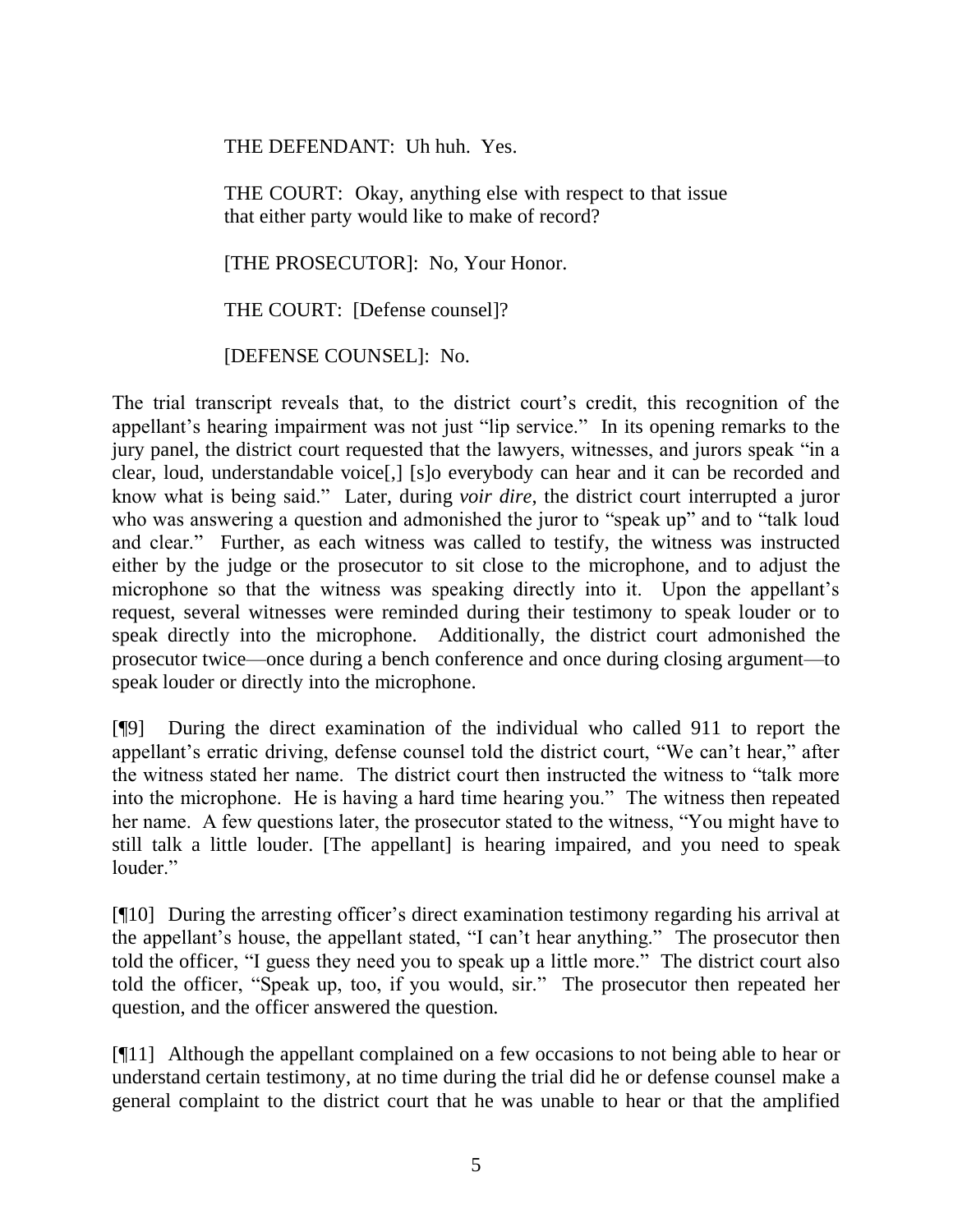sound system was inadequate. At the noon recess, for instance, the district court asked whether there was "anything either party would like to make of record" and defense counsel responded, "No, Your Honor." After the State rested, the appellant made a motion for judgment of acquittal. In that motion, the appellant never indicated he was unable to hear any previous testimony, that the remedies employed to accommodate his hearing impairment were inadequate, or that he could not presently hear what was taking place. At least eight times during the appellant's cross-examination, the prosecutor began a question with: "You heard [the witness say or] testify that . . . ." The appellant answered these questions without any problem and at times even acknowledged he had actually heard the prior testimony to which the prosecutor was referring. Finally, the appellant did not mention during the discussion of his renewed motion for judgment of acquittal, during the jury instructions conference, or during the reading of the jury instructions, that he had any problem hearing during the trial or that the remedies employed when he had mentioned he could not hear were inadequate.

[¶12] It was not until his sentencing hearing that the appellant, for the first time, notified the district court that he had had significant trouble hearing during *voir dire* and during his trial, and that the means adopted by the district court to prevent that problem were inadequate:

> THE [APPELLANT]: . . . . At the trial, I really could not hear much of what was going on as far as the jury selection. There was [sic] no microphones for the prospective jurors to speak into, and I just had to trust [defense counsel] with picking the right people. And as far as the prosecution witnesses, I know I spoke to [defense counsel] a couple of times when I could not hear what they were saying, and they did speak into the mic occasionally but they always seemed to look back toward the jury, and then again I could not hear them again. Also, when the Court admonished them to speak into the microphone they never repeated what I had already missed, so consequently when I was on the stand defending myself, the prosecuting attorney brought up statements, or about statements that were made that I never heard. In -- As a matter of fact, I did not hear them until the closing argument that they made. Then again, also, whenever [defense counsel] was at the podium directing cross examination I had no one I could poke to say that I could not hear anything. So I basically had to sit there and grin and bear it.

I should say that when I was, or had a bench trial in Gillette, for misdemeanor, I could not hear very well there either and they took a recess and brought out a little amplifier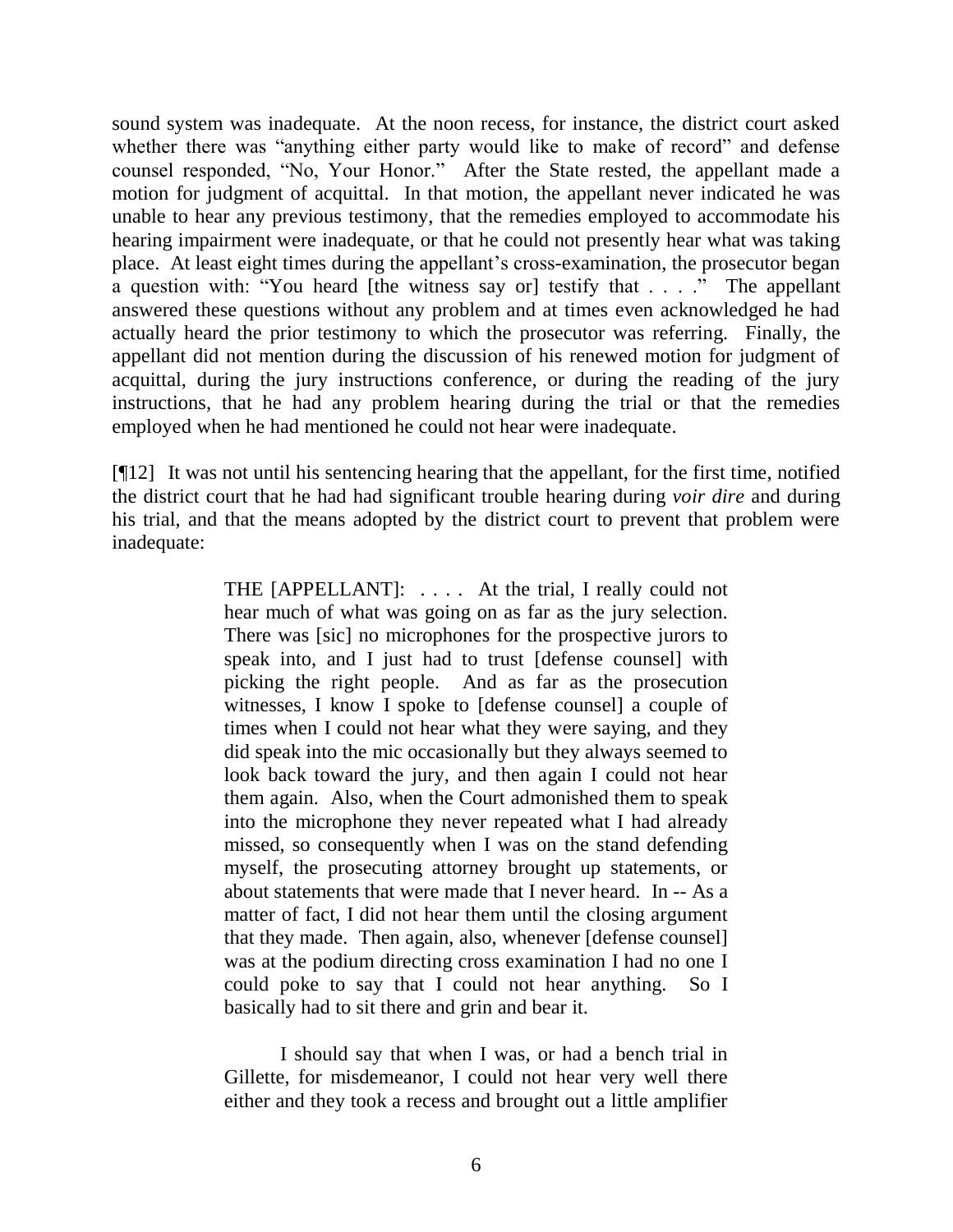with a volume control on it and an ear piece and that worked fine. I could hear the prosecutor and I could hear the Judge and I could hear just fine.

In response, the district court stated:

THE COURT: Thank you. Based upon the argument of counsel, the information in the PSI, the information listed at the trial in this matter, first, I specifically discussed with counsel and the [appellant] on several occasions, and the Court will rely on the record, if you had difficulty hearing you needed to make the Court aware of it and accommodations were made and continued to be made using the amplified system in the courtroom. I don't view this as a motion for a new trial. It has not been filed that way, but the [appellant]'s comment with respect to his ability or inability to hear, I am making a record that the [appellant] was admonished on several occasions if he had difficulty hearing he needed to make the Court aware of it so accommodations could be made and accommodations were made every time, is my memory.

[¶13] In this appeal, the appellant asserts that the district court should have considered "various alternatives other than an amplified sound system," and should have held a specific hearing to determine whether the amplified sound system was adequate.<sup>1</sup> After reviewing the record, we conclude that the accommodations were adequate and reasonable, and therefore the district court did not abuse its discretion. After being advised of the appellant's hearing impairment, the district court researched the issue and discussed the appropriate course of action with the appellant and his counsel. Additionally, as outlined above, the district court ensured that appropriate measures were taken whenever the appellant expressed difficulty hearing or understanding. Furthermore, because the appellant expressed difficulty hearing at various times throughout the trial, it is reasonable to infer that he was able to hear during the remainder of the proceedings. If the appellant could not hear at times during the trial, he should have advised the court of such. "[T]rial judges are not omniscient. A defendant's disability, if not obvious, must be timely communicated to the court." *State v. Howard*, 730 P.2d 1030, 1032 (Idaho Ct. App. 1986). Finally, at sentencing the appellant described to the district court other accommodations (a personal speaker system) made in another trial in which he was the defendant. Had he been unable to hear the proceedings

<sup>1</sup> Although the appellant claims the district court should have considered and utilized other accommodations, he does not specifically indicate what accommodations would have been more reasonable or appropriate.